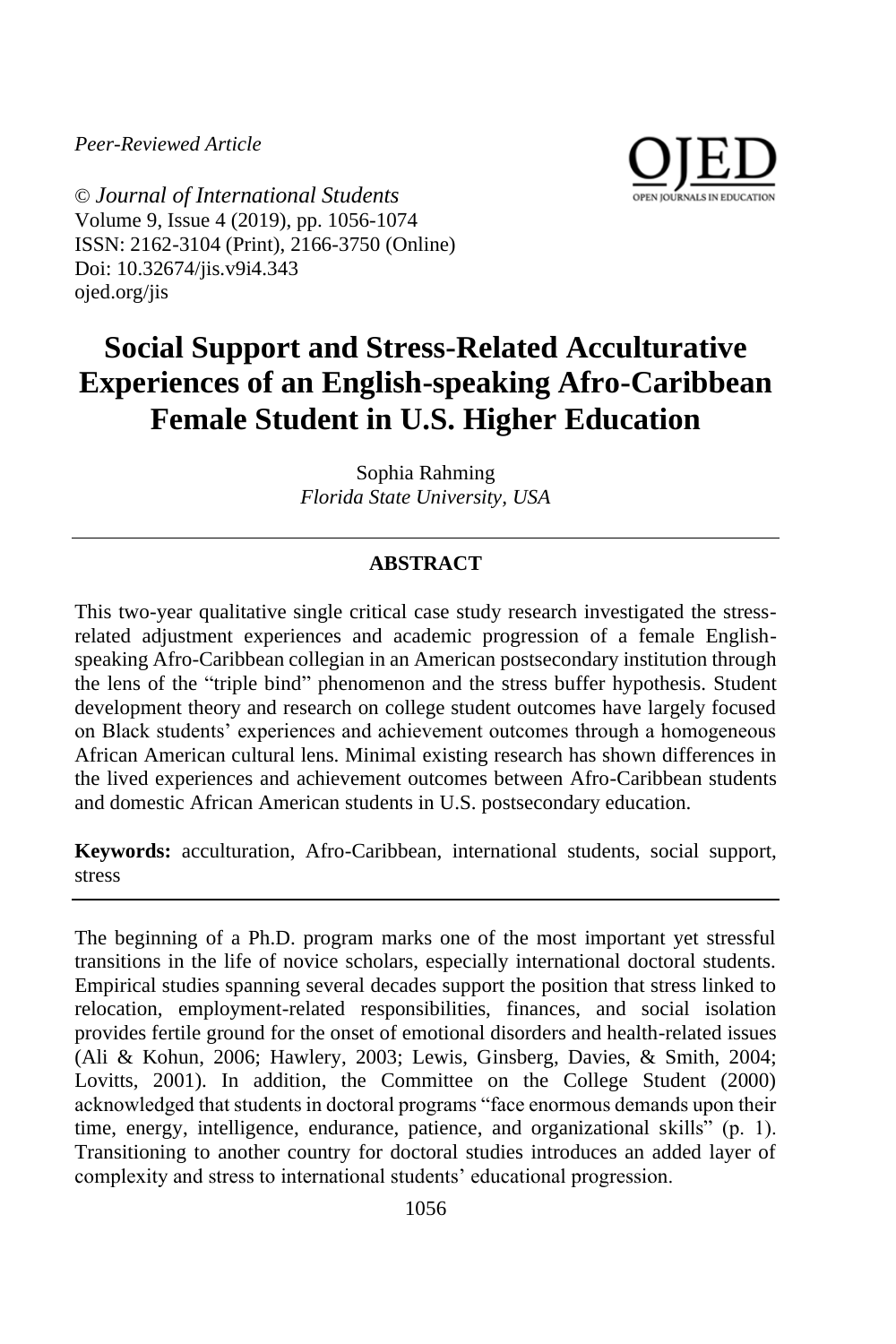Several studies have focused on the major life change experiences of international collegians and interconnections to social network construction and academic progression (Misra & Castillo, 2004; Mitchell, Greenwood, & Guglielmi, 2007; Sullivan & Kashubeck-West, 2015; Yoon & Portman, 2004; Zhao, Kuh, & Carini, 2005; Zhou, Zhang, & Stodolska, 2018). Furthermore, some researchers have discussed migration and the development of social networks among immigrants (Faist, 2000; Gold, 2001; Waldinger, 2004, 2008). Therefore, social networks hold implications for processes of acculturation or assimilation (Chelpi-den Hamer & Mazzucato, 2010; Portes & Rumbaut, 2001). Previous studies have found linkages among internationalization, culture, and social network development (Bilecen, 2014; Pachucki & Breiger, 2010), but these studies have not included Afro-Caribbean women in the participant groups.

The Institute of International Education, in its 2017 *Open Doors on International Educational Exchange* report, stated that in 2016–2017 academic year, total international student enrollment in institutions of higher education in the United States numbered 1,078,822. Of this aggregate, 11,351 (a 2.8% increase over the previous year) were international students from the Caribbean, with the majority from the English-speaking Caribbean coming from Jamaica (2,797), the Bahamas (2,252) and Trinidad and Tobago (1,304). Yet, little is known about this population's stressmanagement techniques in postsecondary education. Few studies of any methodology has investigated and analyzed the stress-coping strategies of English-speaking Afro-Caribbean females matriculating through doctoral graduate programs in the United States (Alfred, 2003). This scholarly omission indicates a need for focused studies on Afro-Caribbean women.

Understanding how female English-speaking Afro-Caribbean women, in particular, successfully navigate high-stress episodes, given their enrollment in postsecondary programs is vital. The remainder of this article is divided into five sections. The first section briefly examines the corpus of literature on stress and social support networks. The second section investigates the effects of stress and the use of social support networks by a female Afro-Caribbean student in a doctoral program in a research institution in the Southern United States. The third section provides the study's findings followed by the discussion in the fourth section. The conclusions section completes the research report.

# **LITERATURE REVIEW**

Female Afro-Caribbean students in postsecondary education in the United States encounter the same oppression as African American students with the added dimension in America of being foreign born (Asher, 2010)—they are Black women experiencing minoritization as international students in American postsecondary institutions. Asher (2010) candidly observed that "Confronting the 'triple threat' of being foreign-born, female, and non-White can be a daunting task" (p. 534). Encountering the effects of this "triple bind" daily at American postsecondary institutions is both intimidating and stressful. Female Afro-Caribbean doctoral students who successfully navigate higher education must develop processes for managing the overwhelming stress.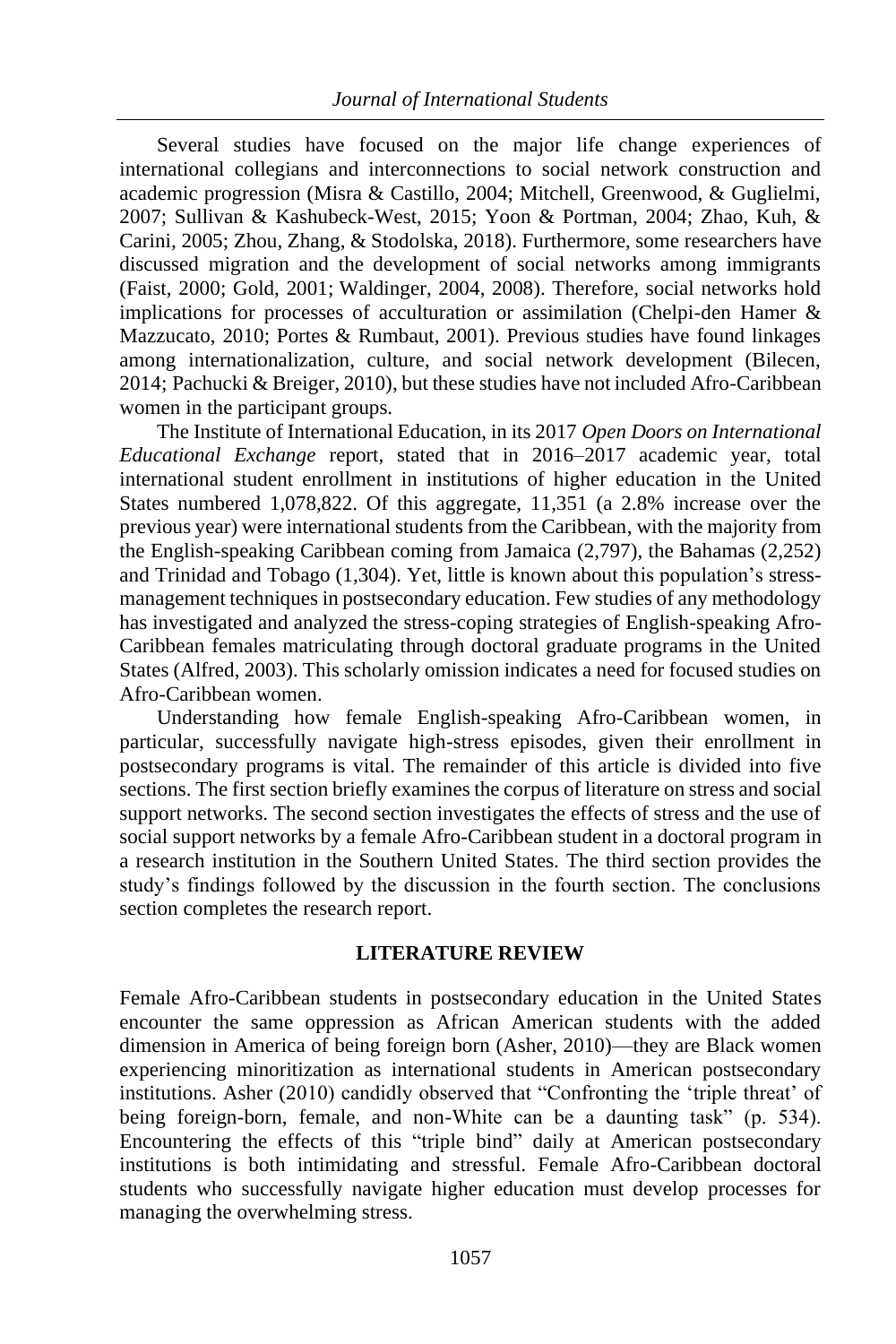Students experience stress related to scarcity, including food insecurity, sleeplessness, anxiety, and fear of failure. For Black students matriculating in predominantly White institutions in particular, racism and impostor syndrome (Esping, 2010; Harper, 2013; Strayhorn, 2008) add to these stresses. The ways in which students manage stress are associated with their levels of persistence or attrition (Ali & Kohun, 2006; Hawlery, 2003; Lovitts, 2001). Further research has revealed that stress impairs both psychological and physical wellbeing (Schnurr & Green, 2004; Thoits, 2010), but social support networks have been shown to mitigate these negative effects.

Available research suggests a causal relationship between social support networks and wellbeing (Cohen & Syme, 1985; Fernández González, González Hernández, & Trianes Torres, 2015; Shavitt et al., 2016). Social support networks are assistive structures constructed within and dependent upon proximal and distal relationship ties that have been widely researched by social science researchers (Song, Son, & Lin, 2011). Several studies have identified that students manage academic stress by accessing social networks during high-stress episodes (Ali & Kohun, 2006; Dirks & Metts, 2010; Hadjioannou, Shelton, Fu, & Dhanarattigannon, 2007). The members of social support networks may include family, friends, cohort members, coworkers, and professional counselors (Kelly, 2005). Students therefore create networks of practical, emotional, and professional support (Campos, Yim, & Busse, 2018; Thomas, 2016).

## **THEORETICAL FRAMEWORK**

This research project investigated the influence of acculturative stress and social support networks through the theoretical lens of the "stress buffer" hypothesis, a fourcategory typology of social support networks advanced by Cohen and Wills (1985). The researchers hypothesized that social support networks protect (buffer) people from the negative influences of stressful events (Cohen & Wills, 1985). Stress occurred after people determined that situations were "threatening or otherwise demanding" (p. 312) and they realized that they did not have "an appropriate coping response" (p. 312). Further, the negative effects of stress were substantially increased when multiple stressors amassed. People with high stress levels and low social support levels experienced fewer buffering effects and had a greater likelihood of illnesses.

When individuals perceive events as stressful, they often experience feelings of helplessness that increasingly threaten their self-esteem. One of the four categories named by Cohen and Willis (1985), Esteem (or Emotional) Support, restores a sense of control over stressful circumstances and reassures individuals that they are valued for their inherent worth rather than personality traits or character failings. Secondly, Informational Support, or cognitive guidance, helps with deconstructing, comprehending, and managing stress-related events. Individuals alter their perceptions of stressful situations and are subsequently able to perceive stressful experiences as benign and manageable through counternarratives offered in information-based support networks.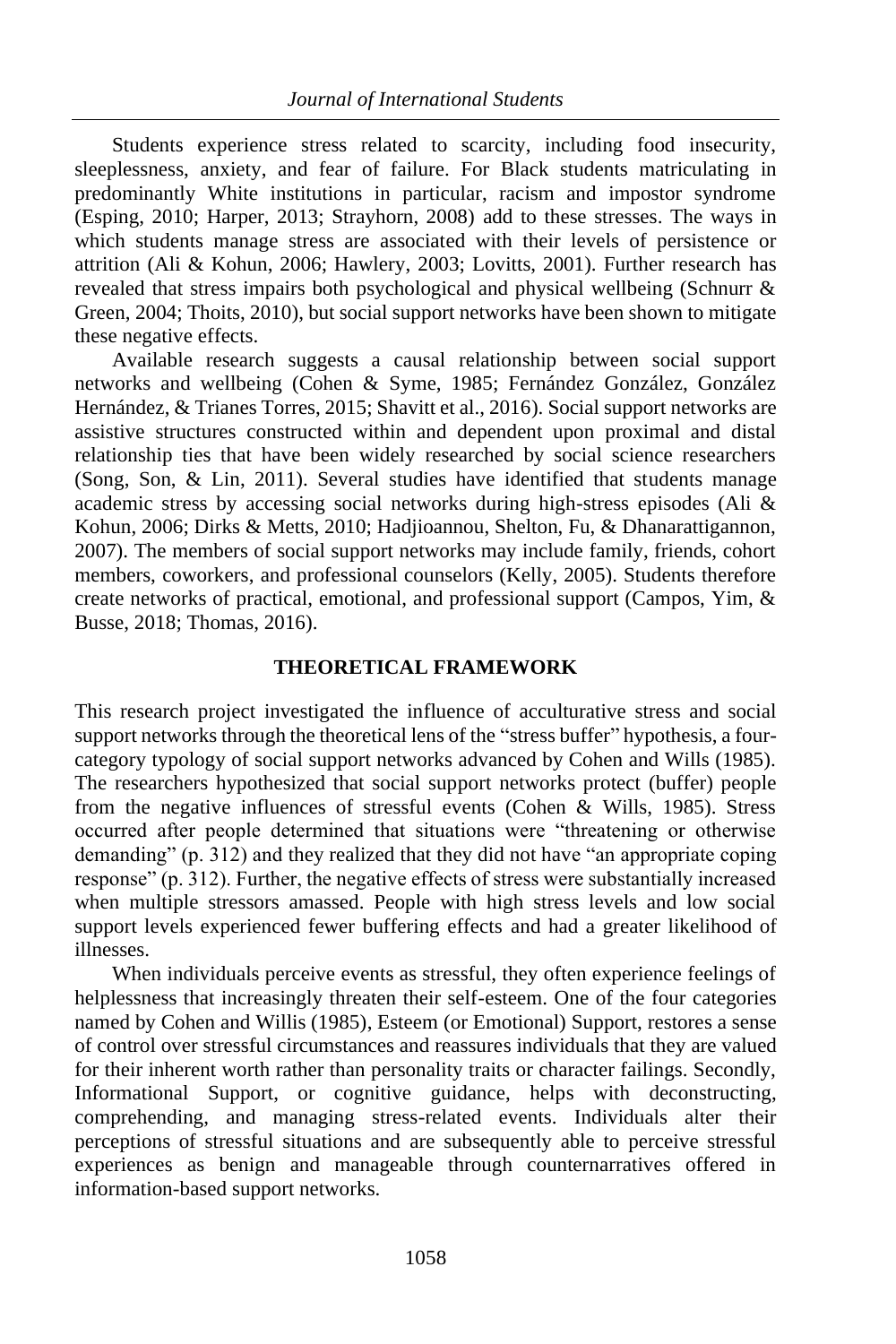Third, Social Companionship Support, also called belongingness or diffuse support, alleviates social isolation, provides connection and relationships with others, and distracts people under stress from obsessing about problems. Instrumental Support, or aid, provides financial, material, and services support that resolve or reduce stress-related events. Affected individuals thus have time to relax or engage in social interactions with others.

Fourth, Instrumental Support Networks are most effective when the resources provided are directly associated with the source of stress (e.g., a student experiencing food insecurity benefits most from financial support rather than social interactions with friends). The four types of support networks work interdependently to interrupt the stress-to-illness causal chain at two points, resulting in a sense of wellbeing. Each stress-related event elicits distinctive coping mechanisms based on the impact of the stressor.

The current research project is grounded in the stress buffer hypothesis (Cohen & Wills, 1985) and answers the question: What are the social support networks that work to mitigate stress-related acculturative experiences for a female Englishspeaking Afro-Caribbean student at a predominantly White research institution in the Southern United States?

Two sub-questions allow a more nuanced exploration of an English-speaking Afro-Caribbean woman's academic progression and the construction of stress-coping strategies through social network construction:

- 1. What are the stress-related experiences of an Afro-Caribbean female student in graduate courses at this institution?
- 2. How does she describe and interpret the intersections of race, gender, social class, and national origin in the creation of social support networks?

I move next to the research study design and rationale for using a qualitative single critical case study approach. Afterward, I present my data analysis approaches, and provide the strategies I used for validating the findings.

# **METHODS**

# **Rationale for Qualitative Single Critical Case Study Research Design**

I conducted this project using qualitative single critical case study research design principles as defined by Patton (2002) and Flyvbjerg (2001). Researchers have effectively used case study approaches for examining subjects within their real-life contexts (Eisenhardt, 1989; Merriam, 1988; Yin, 1981), where sometimes the boundaries between subjects and contexts are not clearly defined (Yin, 1981). Case studies, therefore, have become particularly useful when it is important to separate the person (or the subject) from the context, yet investigate the relationship between the two. Similarly, in this study a qualitative single critical case study approach provides the means to more fully understand the "bounded system," (Merriam, 2009, p. 40)—that of an English-speaking Afro-Caribbean woman—while gaining greater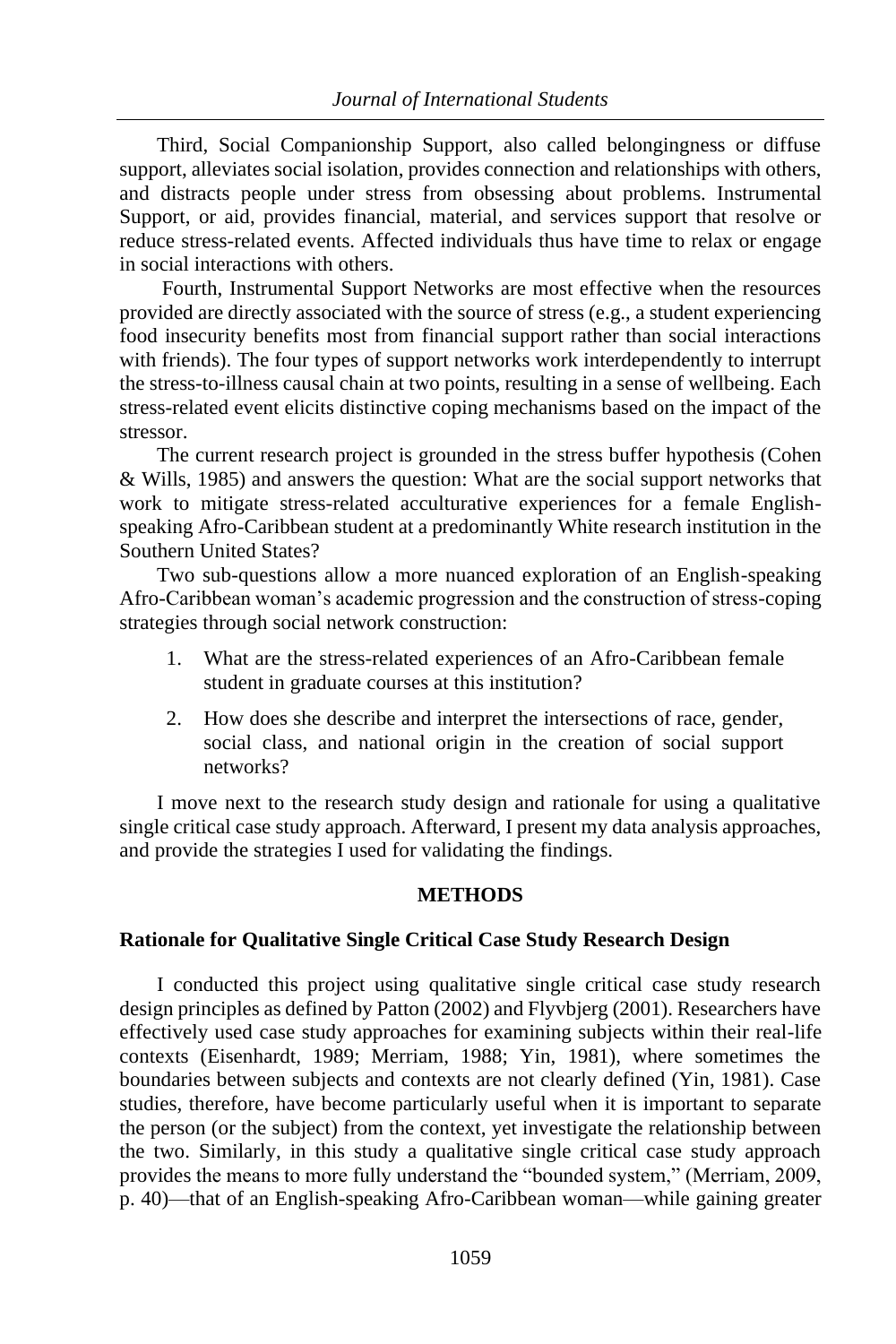insight into the context (Emory & Cooper, 1991; Stake, 1978; Yin, 2009)—the stressfilled environment of U.S. postsecondary education.

Several researchers have effectively used single critical case study design in qualitative research or have become proponents of the methodology despite contestation (Schofield, 2000; Stake, 1982; Tripp, 1985). In fact, noted qualitative researcher Flyvbjerg addressed the use of single case study research in this way:

One can often generalize on the basis of a single case, and the case study may be central to scientific development via generalization as supplement to other methods. But formal generalization is overvalued as a source of scientific development, whereas "the force—of example" is underestimated. (Flyvbjerg, 2001, p. 425)

Furthermore, Yin (2009), in explaining the difference between the goals of analytical generalization (critical case study) and statistical generalization provided justification for the use of critical case studies. Yin (2009) stated:

A ... common concern about case studies is that they provide little basis for scientific generalization. "How can you generalize from a single case?" is a frequently heard question. ...The short answer is that case studies, like experiments, are generalizable to theoretical propositions and not to populations or universes. In this sense, the case study, like the experiment, does not represent a "sample," and in doing a case study, your goal will be to expand and generalize theories (analytic generalization) and not to enumerate frequencies (statistical generalization). (p. 15).

Critical case study in the current project requires analytical generalization, i.e., generalization to the previously developed theory of stress buffering not to a population of Afro-Caribbean women. The findings, however, may hold additional implication beyond the theory. The respondent represented a critical case as she was one of only two Afro-Caribbean women at the site of the study and she was the only one who consented to the 2-year study. One participant was therefore considered appropriate as the research was exploratory and the research questions sought depth and detail about the theory of acculturation, stress, and social support networks rather than normative data. The participant's experiences provide "the force—of example" (Flyvbjerg, 2001, p. 425) in a critical case because so few research studies have focused exclusively on Afro-Caribbean women.

#### **Sampling and Confidentiality**

I conducted a 2-year qualitative single critical case study project using purposeful criterion sampling. Patton (1999) described purposeful criterion sampling as a way "to review and study all cases that meet some predetermined criterion of importance. Criterion sampling are routinely identified for in-depth, qualitative analysis" (p. 176). In that vein, I employed purposeful sampling of a female Afro-Caribbean doctoral student at a Southern university in the United States to address the research questions. The participant completed all postsecondary education as an international student and completed a master's degree at the same institution where she was currently enrolled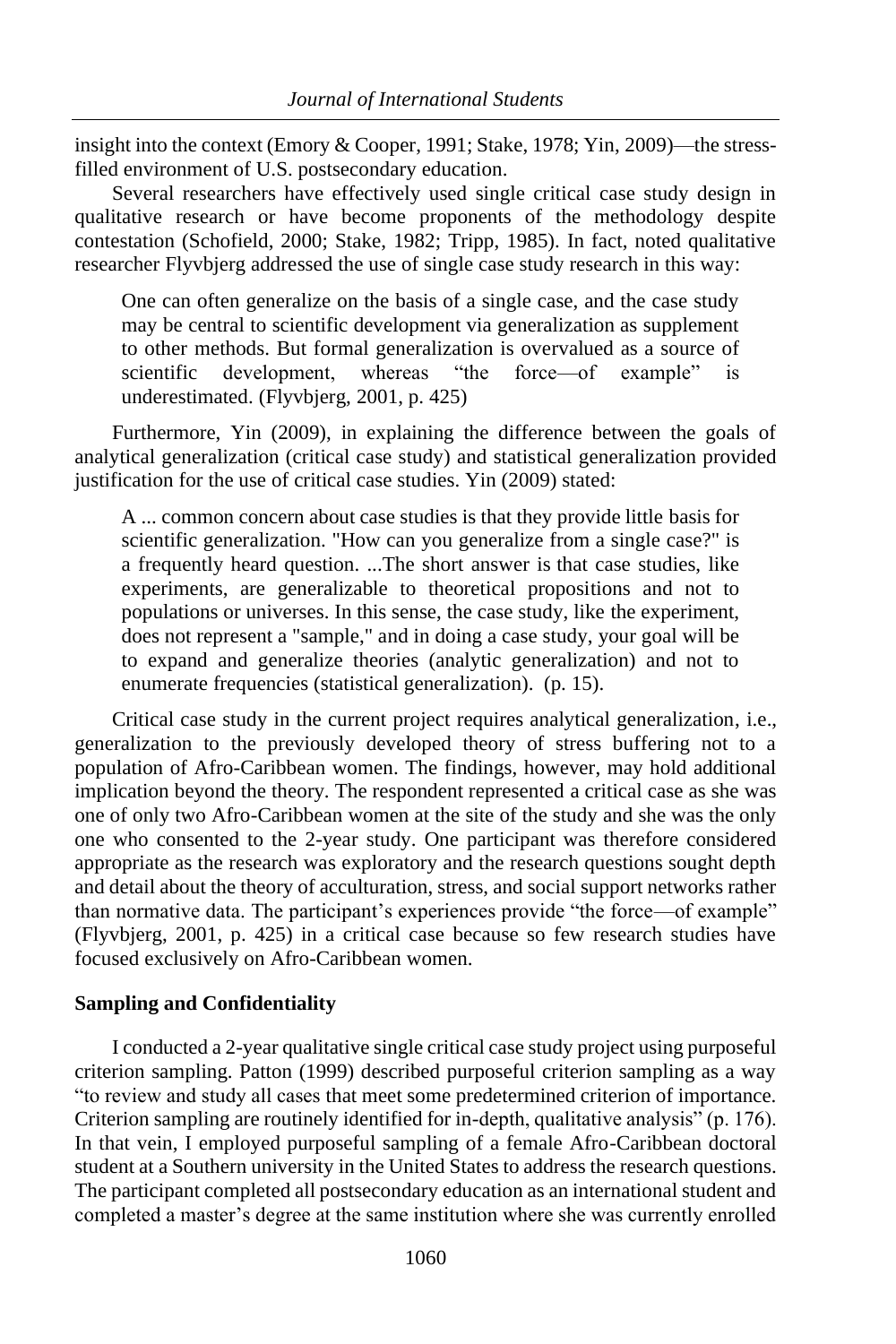in the doctoral program. The participant, who I refer to as Michelle, provided informed consent and I removed all identifying information from transcript data to protect her identity. Names of faculty and other graduate students mentioned by the participant were changed to protect identities.

# **Data Collection**

I collected field observations, digital recordings of interviews, and digital photographs for 2 years. I used the triangulation of data to support and enhance the validity of the findings (Patton, 1999). Instead of charting brief answers on a Likerttype scale, I listened to the participant's stories, observed interactions in classroom settings using an observation protocol (Barbour, 2007; Liamputtong, 2009), and asked clarifying questions in interviews based on those observations. Interview questions focused on acculturative stress, race, gender, nationality, and relationships with peers and the institution. I recorded responses to interview questions and a professional transcriptionist prepared transcripts for coding. I gathered field notes on the student's interaction with faculty and peers during multiple classroom observations. Additionally, I took pictures of the classroom layout and ongoing activities to analyze the subject's participation in class and interaction with classmates.

# **Data Analysis**

I analyzed all data abductively, i.e., deductively and inductively, using first open then selective coding. I analyzed the data deductively using a priori social support network constructs described by Cohen and Wills (1985). Then, I open-coded transcripts for key words and concepts from additional social support network theories. Next, I analyzed the data inductively allowing new categories to emerge from data. One example of an emergent new category was social media. Additionally, I made meticulous notes on insights and impressions (Moustakas, 1994) as I read the interview transcripts. I used analytical memoing in this project to further identify salient or interesting themes in the data. Analytic memos are brief written records that describe the products of the analyses of emergent themes (Corbin & Strauss, 2014). A combination of 30 patterns, exceptions, and unique themes emerged from the extensive coding of the transcript data. I presented initial findings to the department faculty members who acted as devil's advocates, intentionally challenging and critiquing conclusions I drew from the findings. Finally, I uploaded transcript data in the form of Microsoft Word documents into NVivo 10 software and recoded and reorganized the data to further clarify patterns and themes.

# **Strategies for Validating Findings**

I collected classroom (field) observations, interviews, and pictures as triangulated data for the study (Patton, 2002). I sent transcript data to the participant to confirm the accuracy of the transcript text (member-checking). I also provided audio files and working interpretations and analysis of the text to the respondent to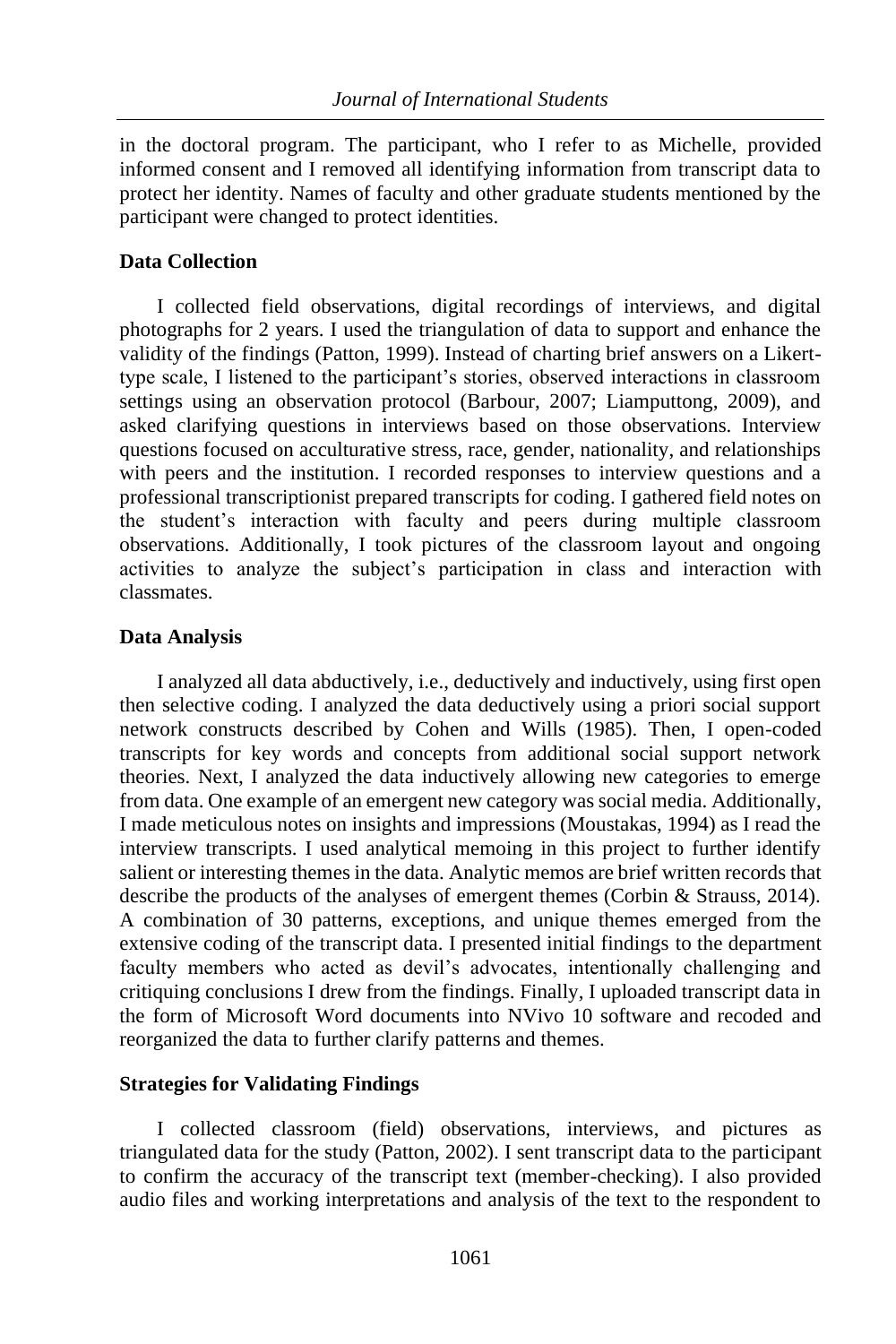establish referential adequacy (Lincoln & Guba, 1986). Two faculty members acting as devil's advocates were an additional resource to establish trustworthiness (Patton, 2002). The faculty rigorously questioned my interpretations and provided critiques and feedback for document revisions in debriefing sessions.

## **FINDINGS**

The first major finding of this research study was that the participant, Michelle, experienced multiple stressors during the first year of a doctoral program and she contemplated dropping out of her program. Stressors included relocation, health issues, and social isolation. The second major finding was that the participant accessed and, in some instances, constructed social support networks that included friends and professional services to mediate on- and off-campus stressors encountered during the first year of her doctoral program. Existing and emerging social support networks became valued systems of encouragement, collaboration, and assistance.

I have organized the findings around two broad headings, Stress-Related Acculturative Experiences and Support Networks, with subheadings for additional clarity to support the reader's understanding of the respondent's experiences. In most cases, I have included extended excerpts from the participant's responses rather than short snippets as is common in some qualitative studies because the responses provide the rich context so important in case study research. I present the respondent as the primary interpreter of her experiences to reduce the instances of reinterpreting her already interpreted recollections.

# **Stress-Related Acculturative Experiences—All the Stuff Running Through the Back of Your Mind**

# *Relocation and Separation from Family as a Source of Stress*

Afro-Caribbean students are situated in liminal spaces, navigating the tension between the "there and then" of home and the "here and now" (Waldinger, 2008) of the university campus. Michelle, an Afro-Caribbean female graduate student, was particularly affected by her recent relocation to the United States. Moving to a new environment and separation from direct family support brought on feelings of stress. Michelle reflected:

So, when I left [my country] last August, I remember laying [sic] in bed with my mother the night before I left and actually crying. She was like, "Why are you getting upset, what's wrong?" And I was like, "I don't want anything to happen to you when I'm not here." So, it was my biggest fear. I'm 44. My parents are well in their 70s. They're not getting any younger and that was one of my major fears is that I'm far away from them. I can get there within a day, but I wouldn't be there if something major happened. I have a sibling, I have a brother, but he doesn't handle that kind of stuff well. So, I know if anything happens, and when my parents get older, that they will be my responsibility.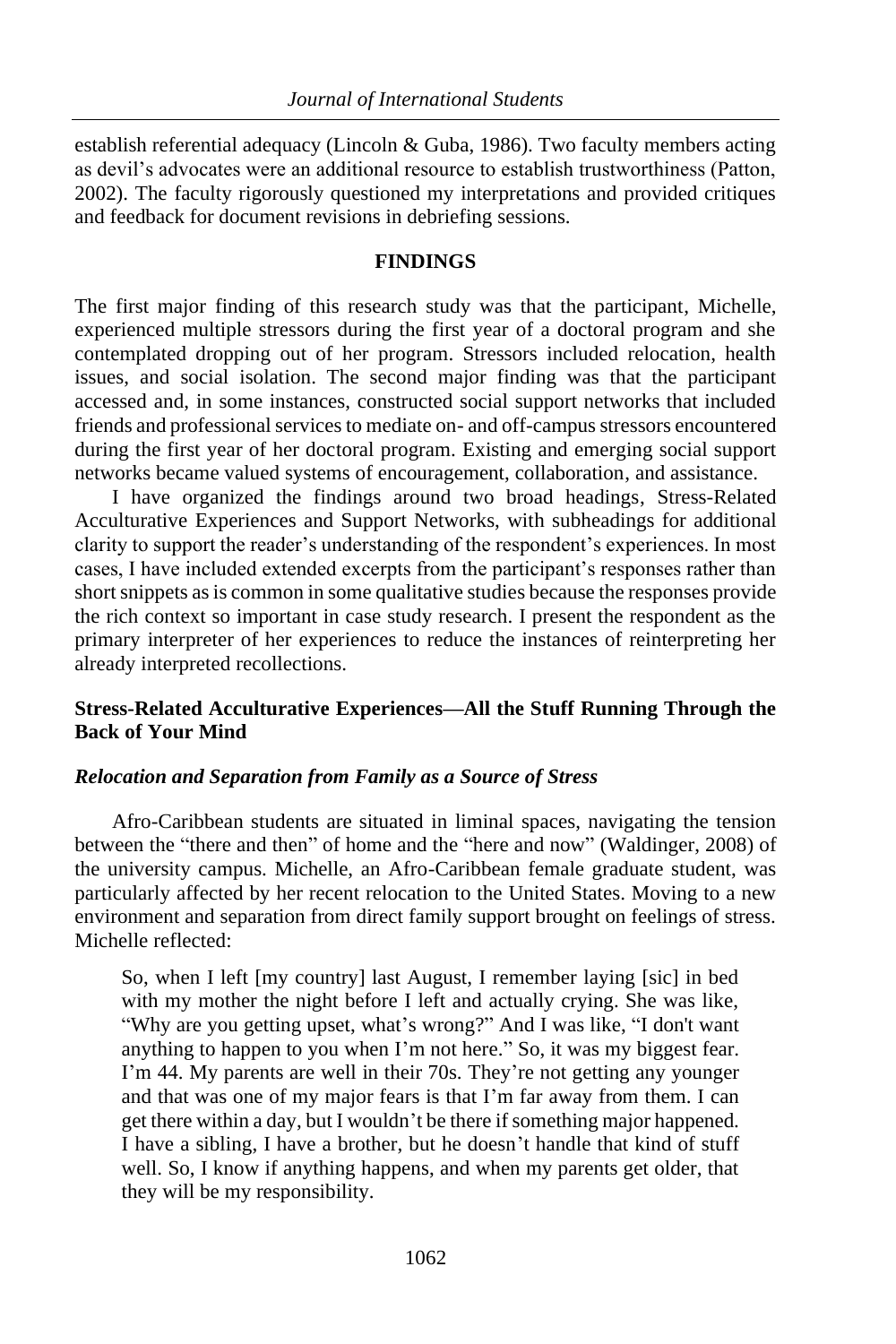The concern about her parents' well-being was a source of emotional tension for Michelle. Her family did not understand her decision to pursue doctoral studies. She lamented "I don't feel like they really understand". Her family kept asking: "Why the heck are you still in school? What are you doing?"

# *Social Isolation as a Source of Stress*

Michelle's institution was predominantly White and this demographic reality imposed limitations on opportunities for network building because of Michelle's prior cultural socialization. Michelle was part of the racial majority in her country and had few instances to socially interact with White people in her native cultural context. Michelle described her former racial background like this:

Interestingly enough, in [my country] I've had no friends outside of my race except for a classmate when I was at secondary school. That in itself was interesting because White people and Black people in [my country] do not socialize together. So maybe we'd hang out at school or get together sometimes after school to work on something, but we definitely wouldn't share the same social circles.

Social isolation was, therefore, a concern for Michelle at the beginning of her program. She described her academic context and some of the ways in which she felt socially isolated. The experience of cultural homogenization was especially bothersome for her. Michelle disclosed:

I know that the institution really … I think it's welcoming to international students. They have [a space] and they have their programs and activities that celebrate differences on people's countries and cultures and traditions, but I still do think that international students are seen beyond that as a homogenous group. Unless I go out of my way to interact with those programs then I really don't see anyone outside of my program and department which is a little insular.

# *Stereotypes and Racism as a Source of Stress*

In addition to cultural homogenization in institutional programming, Michelle experienced minoritization, the exchange of dominant status for minority status, the moment she flew into the United States. During interviews, she revealed that her upbringing and socio-political experiences were different from those of African Americans in part because she was a member of the dominant racial and political group at home. She did not have the minority orientation expected of her in the United States because she was Black. Michelle explained:

When asked for my ... on those forms where they ask you, what is your race and what is your ethnicity, I am Black, Caribbean. I'm not African American. I'm Black Caribbean. So, if African American is on the form, I won't check that. If it says Black/African American, then I'll check it. My Caribbeanness—I think I just made up a word—is very essential to my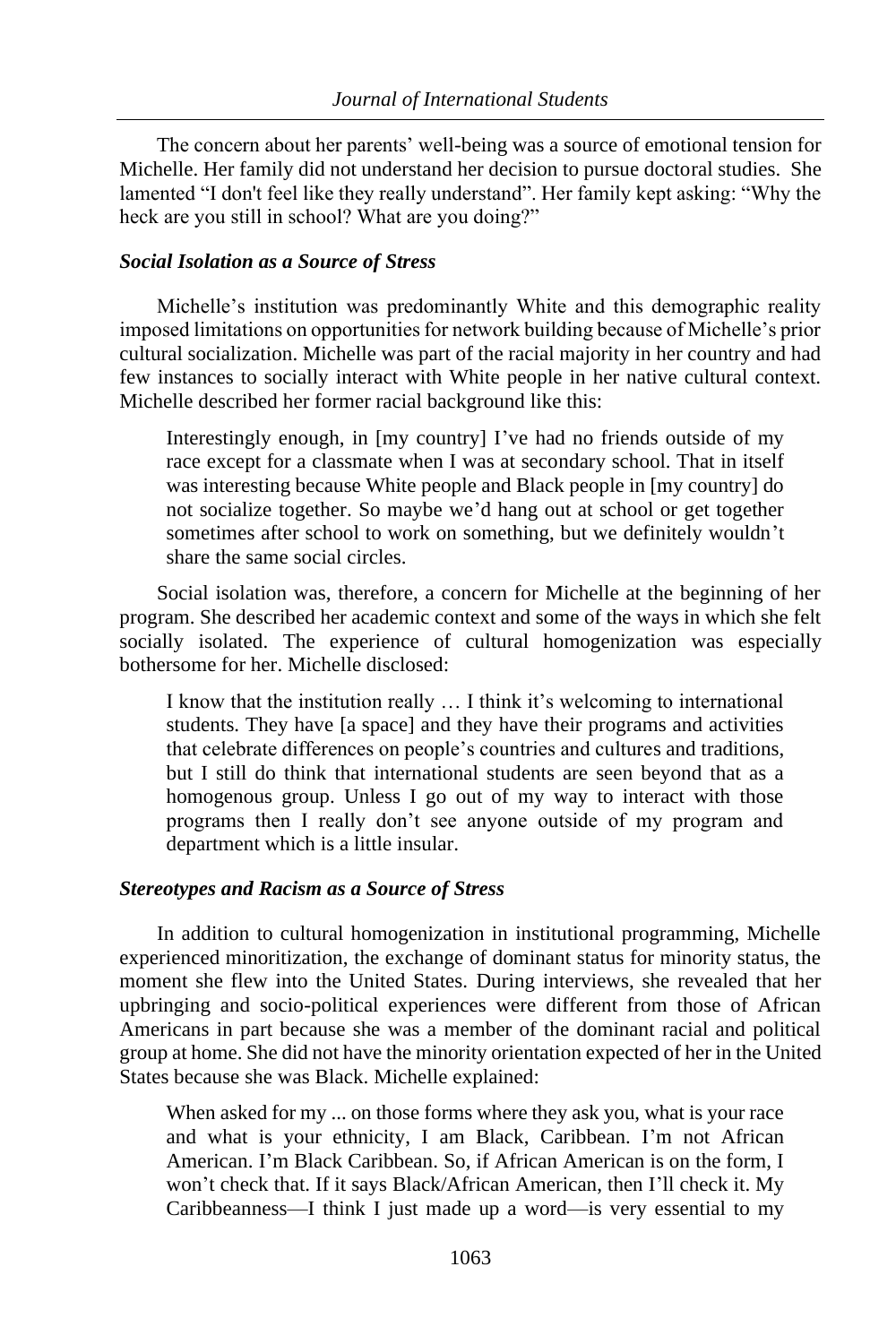identity. Like I said, I think I have self-confidence, I know what my people are capable of. We run our own country, there's no position in society that is not attainable for me, so a lot of those issues I think that really affects Black Canadians and Americans is an issue that I can't relate to. It's not my experience.

Furthermore, Black international students are sometimes confronted for the first time with racial aggression or microaggression at their institutions and in their community. Asked whether she had experienced racialized episodes during her Ph.D. matriculation, Michelle said:

I have. The most recent one... at the [event] this week where we had someone come up to us and ask if, so you do go to [an HBCU]. I mean, it's a [South University] event, everybody there is from [South University], so I don't know where this assumption was that we were from [an HBCU].

Michelle was concerned about campus climate and a diminished sense of belonging at her institution. Additionally, she was distressed because of the racism in the wider community. As a result, she vacillated about her future professional plans. She was unsure about staying in the United States after graduation because of the racial tensions in America. Michelle shared about her uncertainty and why she was reconsidering a professional career in the United States in this way:

I remember when the ... was it Ferguson? I remember saying on Twitter that I don't feel welcome here. As a country, I don't feel that I'm welcomed here. I don't feel unwelcome at [South University], I don't feel unwelcome at [my academic department], but before, when I did my master's, I'd wanted to stay in the US. My plan was to stay in the US, have my career and retire back to [my country]. Why would I want to live in a country that treats Black people this way when I could be home where I don't have these issues, where this is not an issue for me.

Michelle experienced the same racial tensions as African Americans in the United States with the additional complexity of being foreign born. While Michelle could be mistaken for an African American as she moved about the campus and the community, the moment she spoke, her international status became apparent and differentiated her from African Americans. This differentiation also become a source of stress.

#### *Health-Related Issues as a Source of Stress*

In an ongoing highly stressful experience, Michelle's symptoms first erupted with a breast cancer scare. She experienced high and frequent episodes of anxiety in the interval between identification of a lump and the subsequent diagnosis. She talked about the episode like this:

In January, I went for my first mammogram after putting it off for a while and I got called back for a second mammogram and then an ultrasound. And then they decided that they found something that they needed to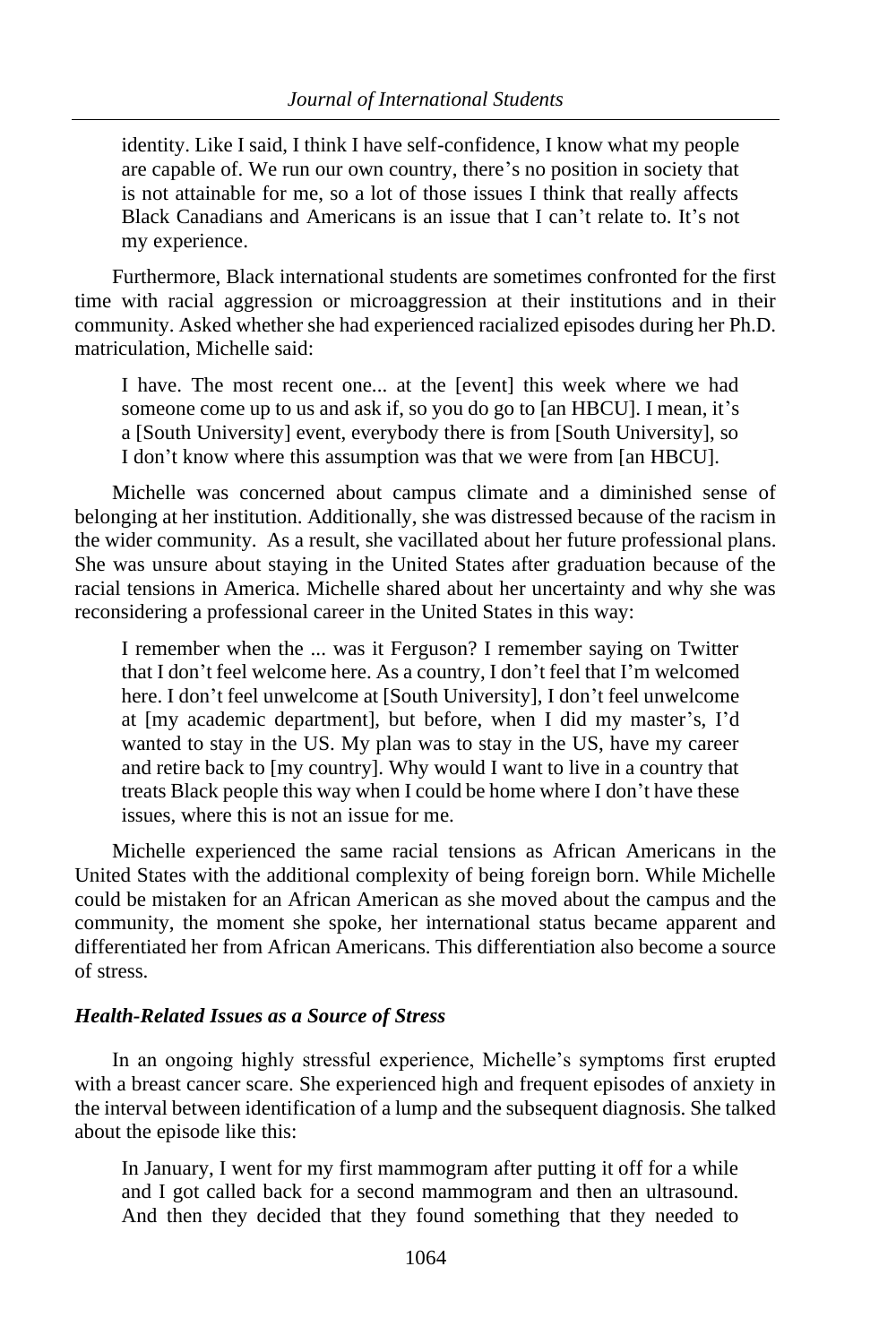biopsy. So, that got me really concerned. I have an aunt who had been diagnosed with breast cancer and I'd had a biopsy on that same breast before, so I was totally freaked out. I'm also terrified of needles, so that didn't help. So that was a two-month process at the beginning of the second semester that I had to be dealing with and it really caused a lot of anxiety for me.

She subsequently received word that her mother was diagnosed with breast cancer. In fact, cancer was to play a recurring role in Michelle's mother's life and the psychological and physical stress took on a toll on Michelle's psyche. She reported:

Once I'd gotten past that and found out that that was benign and not an issue, then I found out that my mother was diagnosed with breast cancer so that really threw me for a loop. That was towards the end of the semester. That was also difficult and dealing with that during the summer as well. Because my mother, she's retired now but she is the nurturer of the family. She takes care of everybody and I felt almost like a failure as a daughter. That the one time my mother needs somebody to take care of her, that I wasn't physically able to be there to be her source of comfort and support.

# *Financial Precariousness as a Source of Stress*

The United States remains the destination of choice for international students. Yet studying in the United States can be one of the most expensive choices international students make. American students have a number of federal and institutional financial aid mechanisms available to assist with the cost of postsecondary education. International students have far fewer options. Michelle described how the decision to pursue a Ph.D. impacted her professional and financial status. She said:

Choosing to put my consulting career on pause and use my savings to meet my financial obligations has been difficult. Because I choose not to incur any debt during my doctoral studies, my GRA stipend is now my sole source of income. Initially I had planned to stay with friends, but their family expanded, and it became necessary to move out and find a place to live and paying rent that I hadn't planned for.

# *The Influence of Stress on Work and Academic Production*

Findings indicate that as health and emotional concerns multiplied, stress levels rose, and Michelle's work and academic production suffered. She recounted, "There were major assignments that I wasn't able to finish, so I have a couple incompletes." Sleep deprivation is common among doctoral students and this phenomenon eventually transpired for Michelle as well, resulting in more stress and a diminished productive capacity. She disclosed:

I was having serious insomnia, so I would sleep for three hours at night maximum and I would do that for four nights in a row and then I would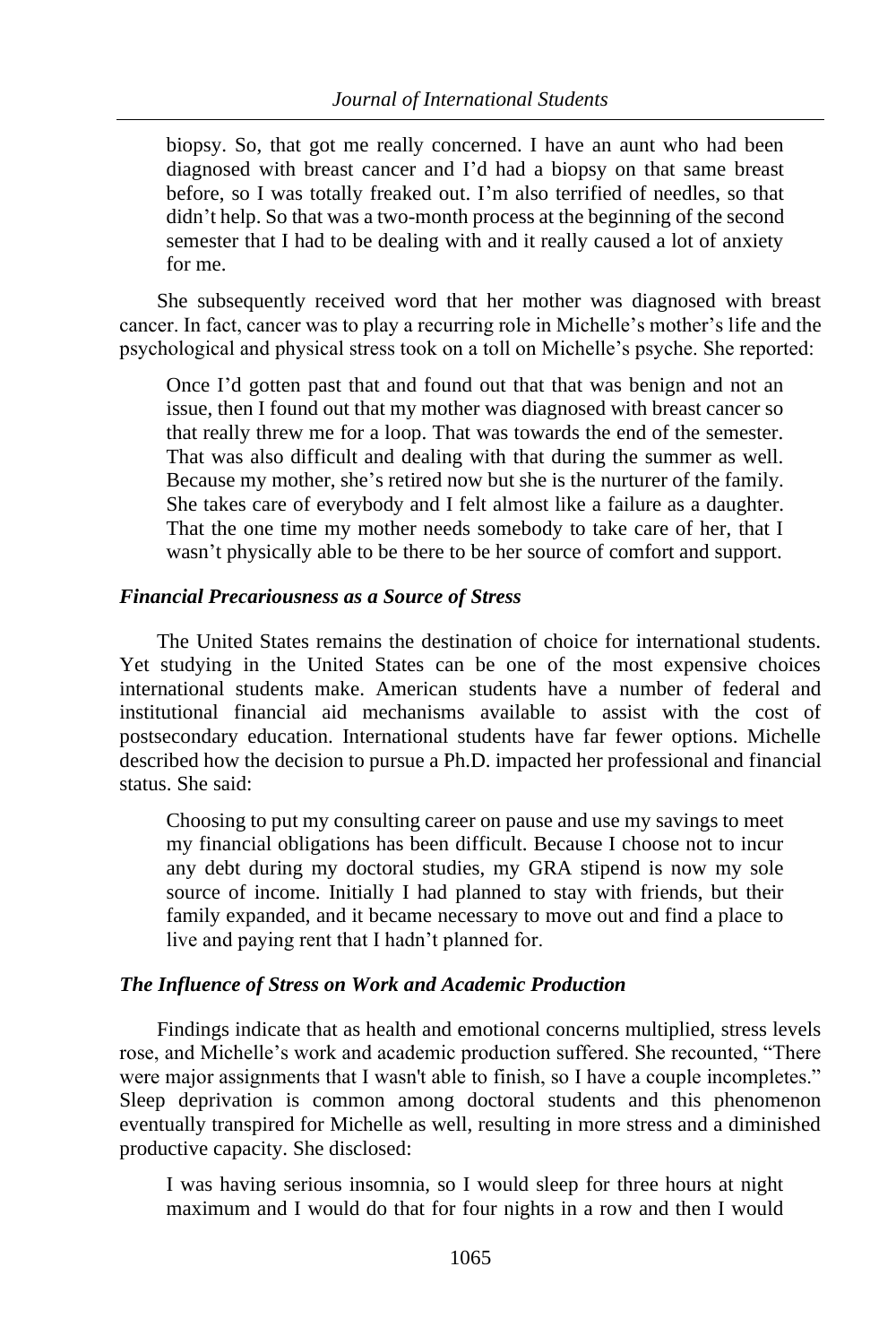crash for 12 hours and that went on for a week or two, and I realized I couldn't keep that up. So being sleep deprived, that doesn't help on your focus or concentration to sit in or to write a paper or to read. You have all this stuff running in the back of your mind and then trying to fall asleep at night, your brain is just not shutting off.

## *Stress Leads to Thoughts of Attrition*

As sustained, multiple stressors act on doctoral students as they progress through programs (Cahir & Morris, 1991), the likelihood that they will attrite increases (Lovitts, 2001). Multiple and persistent sources of stress ultimately led Michelle to consider dropping out of the doctoral program. She revealed, "I was having panic attacks, having major anxiety. And the last time I returned home, I was convinced that that was it, I was not going to be leaving again."

## **Social Support Networks—It Takes a Village**

Michelle revealed that she had constructed social support networks that encouraged her and increased the likelihood that she would persevere and succeed in the doctoral program. In the absence of her biological family, Michelle valued a relationship with a small group of friends she now considered family. She divulged:

I am a loner and I've realized there's no way that I can do this [doctoral studies] maintaining that loner status. It's a difficult process and you will need people to help you limp across the finish line. I think I've created another circle, my doc circle. We actually call ourselves La Familia. I think, obviously with my own efforts plus the support of them I think will help me finish this thing.

# *Race, Ethnicity, and Gender in Esteem Support*

When asked about the role that race, gender, and social class play in the construction of her social support network, Michelle admitted that she forms deeper connections with people who share her race. Michelle responded:

I've had relationships with people outside of my race, not a lot of them and they definitely are never as deep as they are with people who are the same race as me. In my program, how many ... is it just the two of us there? So, there are two Black people in my cohort for my doc program ... and Denise ... well, people of color. We have two people who are Indian.

Constructing support systems amongst friends who share similar racial, ethnic, and cultural backgrounds was important to Michelle. She connected with a new friend in the doctoral program who had a similar upbringing and cultural experiences. During one of her interviews Michelle said this:

I have a great office mate, classmate, who's also from the Caribbean. One of the concerns I also had when I was starting my grad program was like,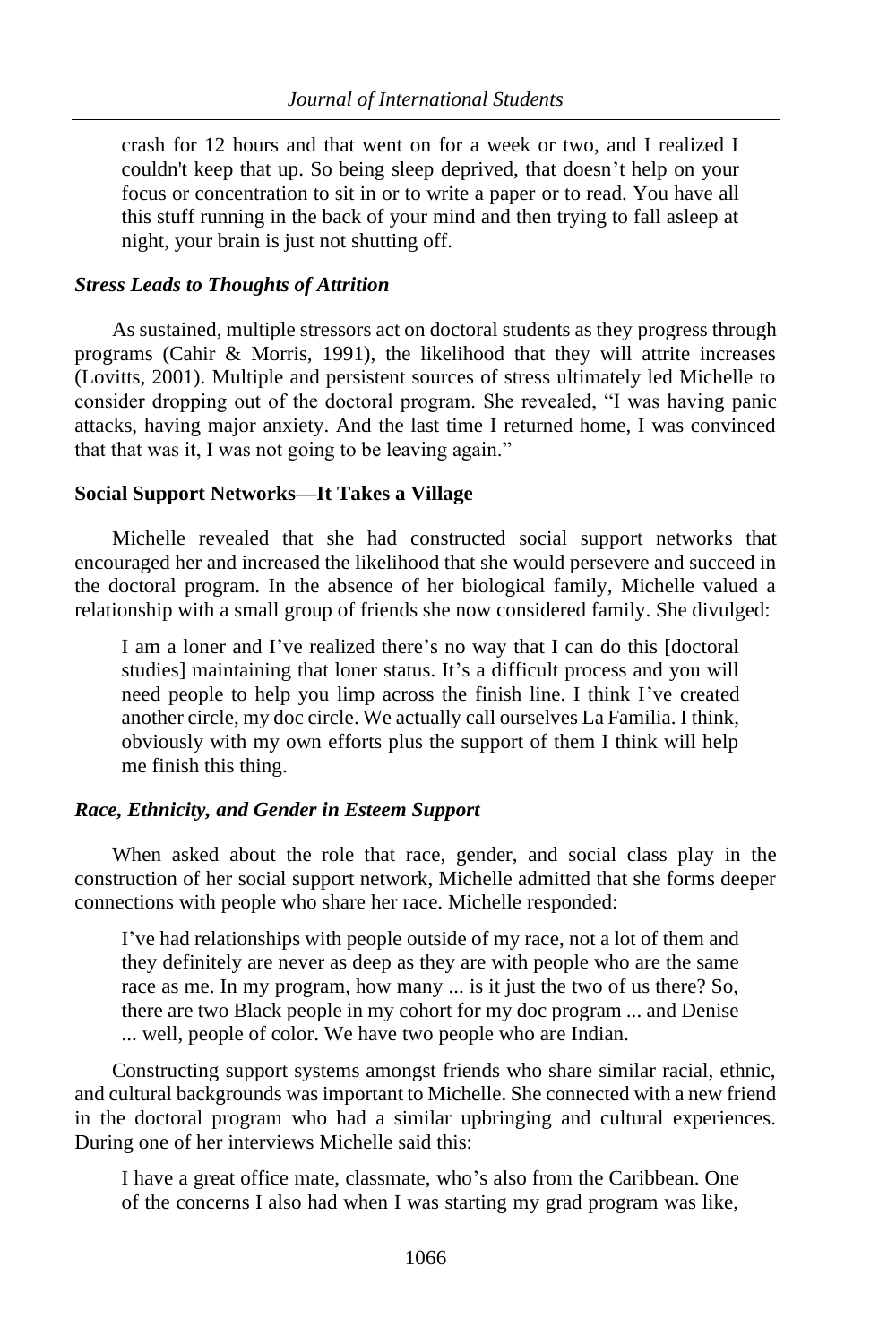oh my God, I'm going to be the oldest person there, it's terrible. How am I going to relate to these people? They're going to be so much younger than me? And then I saw on the Facebook group before I started in August that there was somebody else from the Caribbean, so again I wouldn't be the only international student. During my master's program, also, at [South University], I was the only international student in the program which made 9-11 very interesting. I really identified with Kayla, we're a similar age, we're from the Caribbean growing up in a Black majority country so there's a lot of things that we have in common, and have also done higher education in the US and away from home. So, we really connected.

While the data revealed that Michelle preferred relationships with people from her own racial background, and this was also evidenced by the differences in her interactions during group work with Black and White classmates—she did establish connections with students of other races to reach mutual goals. She specified:

My most recent professional experience would have been in [my country] and I've had very little exposure to people outside of my race in [my country] professionally. Academically ... in my first semester, I ended up in [quantitative methods class]. So, it was me and two other first years, they're both White males, and we decided if we were going to make it through this thing that we would have to do it together. We actually had a regular Sunday study group at a library and we worked really well together. Whether we would socialize outside of that? Probably not. Probably that's more of a cultural thing in that we don't really share a lot in common outside of school.

# *Professional Counselors as a Source of Informational Support*

Mental health support is crucial to graduate student success (Committee on the College Student, 2000; Mitchell et al., 2007). On Michelle's campus formal structures exist to support students' mental health needs. When Michelle became overwhelmed by stressors, she eventually accessed the professional services provided by her institution and this became a part of her formal social support network. She disclosed how the counseling staff helped her with her immediate psychological and physical concerns. Michelle told me:

Eventually I did go to the counseling center and they gave me something for anxiety and something to help me sleep, so at least that covered the physical issues but then there was still the emotional stuff about being away from my mom and trying to be an emotional support for her while not letting her know that this [mom's breast cancer diagnosis] really, really shattered me. It really did.

# *Peer Interactions as a Source of Social Companionship Support*

Social isolation has been shown to be a stressor for graduate students. Friends serve as a gauge by which people determine who they are or are not, and can be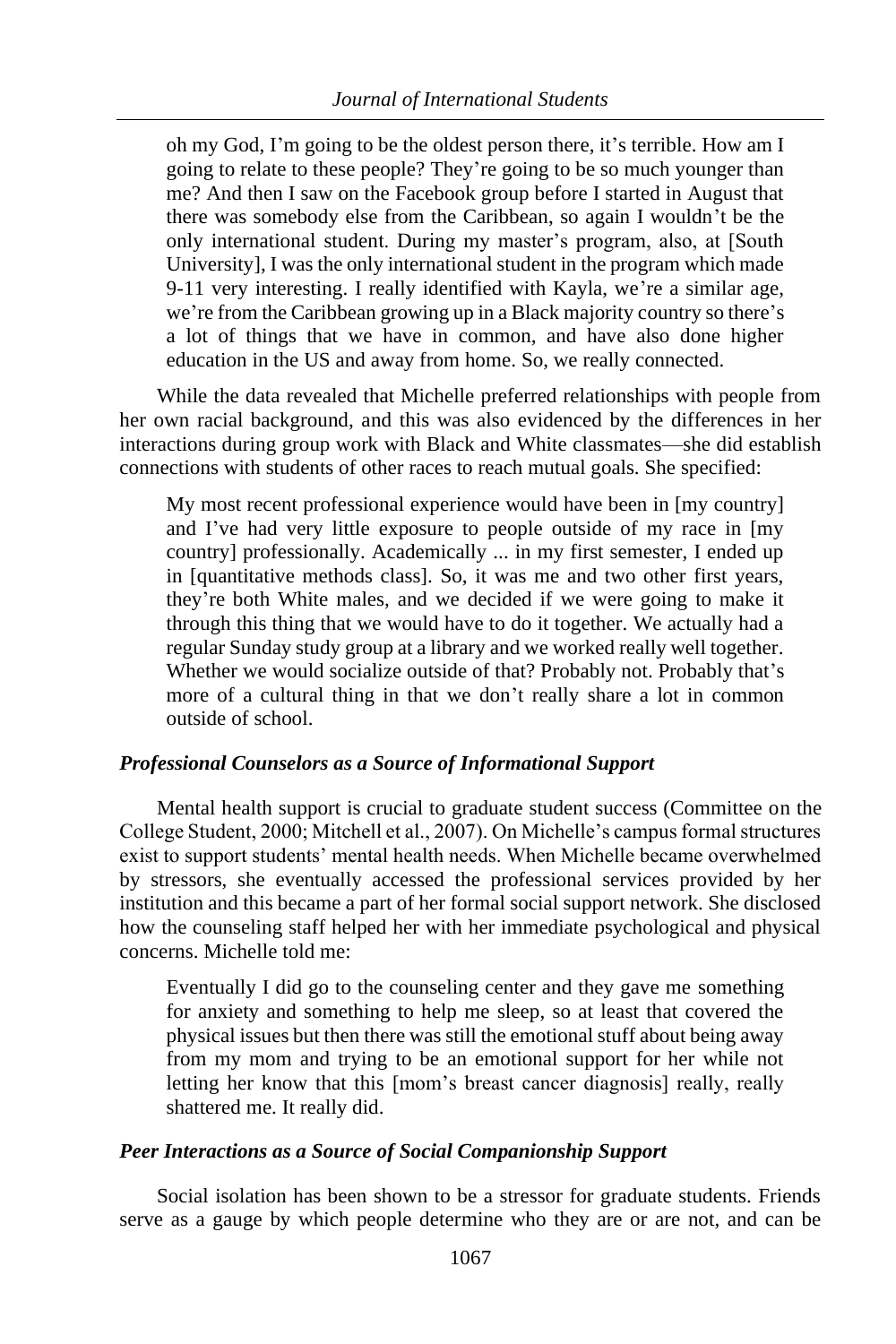sounding boards and support systems as people change and try on new identities (Bilecen, 2014; Kelly, 2005; Waldinger, 2004). Peer interactions can be informal support systems outside the university walls and offer a chance to unwind, relax, and socialize. Michelle indicated:

I also have a very close friend from back home. I've known her since I was 11 years old, who lives here [city in southeast, United States], has her family here, so they're like my surrogate family. I think my connection with my friends and my family is what makes me rich. There are friends that I could call on in the middle of the night and they would be there for me.

# *Social Media as a Channel of Social Companionship Support*

Some immigrants to the United States construct geographically and politically borderless transnational social networks (Basch, Schiller, & Blanc, 1994; Waldinger & Duquette-Rury, 2016) because of increased global internet capacity and the pervasiveness of social media platforms (Hossain & Veenstra, 2017; Keles, 2016). Social media sites provided a stable mechanism for Michelle to continue these vital relationships. She said "I'm also still very much in contact with my friends back home. We use WhatsApp; I talk to my friends almost every day so they're still very much there."

# *Friends and Family as a Source of Financial/Instrumental Support*

International students often leave well-developed careers behind when they decide to pursue graduate studies in the United States. This decision has far-reaching effects because financial obligations may continue unabated in their native countries while they matriculate abroad. Michelle detailed financial issues that arose and the ways in which her social networks, including her parents, supported her. She articulated her experiences like this:

I have the use of my friend's car and just have to maintain it and put gas in it. It has made my life exceedingly easier as quite a few of my classes end late at night. Without their generosity I'd be at the mercy of the local bus system to get around. My parents have also been generous even though I take their help with great reluctance. They give me an airline ticket home each Christmas as my gift and are currently helping me with my mortgage back home as my savings ran short before I'd planned. For conference travel, I've applied for every possible financial assistance offered by the department, college, [other institutional funding source], and even the association whose conference I'll be attending. It really takes a village to get through and finish a doctoral degree.

In summary, the data revealed that while Michelle encountered multiple stressors that drove her to consider attrition, she accessed and, in some instances, constructed various social support networks comprised of friends and professional services. Social support networks served to mitigate the effects of on- and off-campus stressors during the first year of her doctoral program. According to Michelle, existing and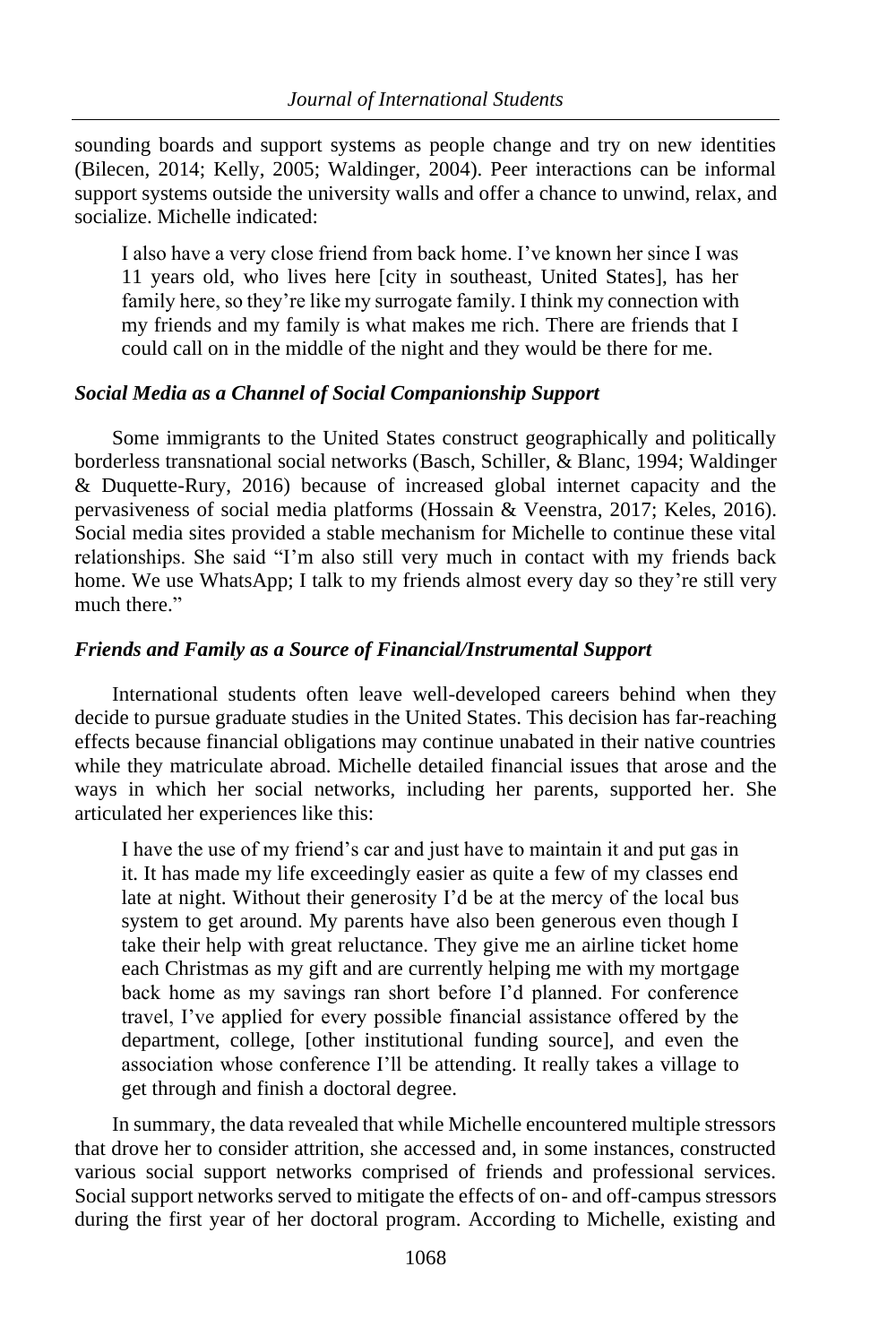developing social support networks became valued systems of encouragement, collaboration, and assistance. In the next section I discuss the findings and their congruence or incongruence with Cohen and Wills' stress buffer hypothesis.

#### **DISCUSSION**

This research study investigated the stress-related adjustment experiences, construction of social support networks, and academic progression of an Afro-Caribbean woman at a predominantly white institution (PWI)in the United States through the lens of the triple bind phenomenon and the stress buffer hypothesis. Some of the stress-related experiences described in this project were unique to Michelle because she is a female, Black international student. Michelle's minoritization experience is a phenomenon different from that of African American students (Asher, 2010). While African American students move in and out of majority contexts, their larger ever-present environment in the United States is as minorities in a White majority country (Harper, 2013). Michelle's cultural and socio-political background was different (Asher, 2010). She has been surrounded by Blackness for most of her life and interactions with Whiteness were few. Her friendship with Kayla, in particular, moderated the minoritization experience and provided Esteem Support. Michelle's culture and difference was shared by and through Kayla in a coconstitutive and co-evolving understanding of what it means to be an Afro-Caribbean woman in U.S. postsecondary education. Michelle's experiences, especially those associated with minoritization and race, suggest that researchers should and could adjust their perceptions of "minorities," a term Michelle rejects, when considering diversity projects (Harper, 2013).

Michelle also described financial challenges especially during her first year and received some financial support that helped her through a difficult time. This type of support is captured in Cohen and Wills' Instrumental Support. Not many studies of any methodology have investigated international students' experiences with U.S. institution-based financial aid or financial precariousness similar to the study of college costs for American domestic students by Sara Goldrick-Rab (2016). Such an omission is a problem given the importance of international students' contribution to diversity of thought and cultural perspective in the U.S. postsecondary enterprise. Persistence and retention efforts should include recognition of the possibility of various forms of postenrollment precarity.

Undoubtedly, students must be agentic in creating networks of support but even at the Ph.D. level it would be a mistake to assume that international students in the United States intuitively know how to do this well. Michelle accessed counseling services, and therefore Informational Support at her institution, when she recognized that she was experiencing mental health challenges. However, were the counselors at her campus knowledgeable about the tension of responsibility and loyalty to the "there and then" even as students navigate the "here and now" in U.S. higher education (Mitchell et al., 2007; Waldinger, 2004, 2008)?

As predicted by Cohen and Wills' (1985) Social Companionship category, Michelle's friendships buffered feelings of isolation. However, Michelle's preference to socialize with Black students presents a numerical challenge at PWIs where Black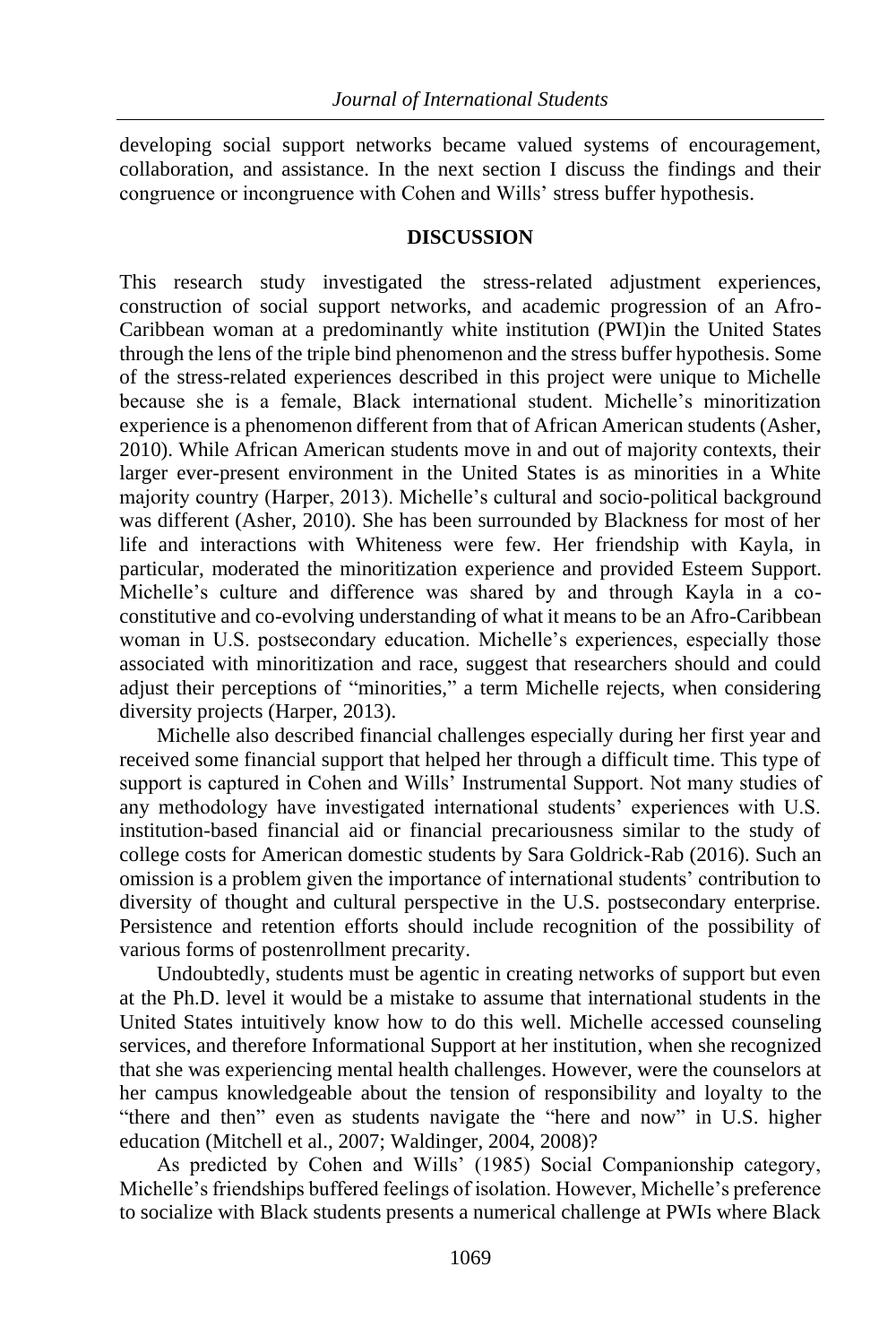students frequently report being the only Black student in classes (Esping, 2010; Harper, 2013; Strayhorn, 2008). Student programming should be designed to teach students how to traverse cultural divides. Transnational friendships (Bilecen, 2014; Pachucki & Breiger, 2010) forged across racial boundaries can provide support during times of distress and isolation before academic downward spirals occur.

Finally, aligning with literature (Ali & Kohun, 2006; Hawlery, 2003; Lovitts, 2001) Michelle's academic progression stood in jeopardy because of several incomplete and failing grades at the conclusion of this study. Her capacity to persist and eventually graduate came into question. Yet, she was a very able student as evidenced by grades in coursework prior to the onset of health symptoms (Cohen & Wills, 1985; Schnurr & Green, 2004; Thoits, 2010). The ability/capability disjuncture should alert stakeholders that stressors have an adverse influence on student progress.

## **CONCLUSION**

In this study, I have explored the groundwork for a larger, mixed-methods study on female English-speaking Afro-Caribbean students and the connection between their socio-cultural and psychological adjustment patterns and achievement outcomes in U.S. postsecondary education. Stress-related factors associated with adjustment to university life, academic expectations, and the temporary (for some) minoritization of status in U.S. society led Michelle to consider attrition. To fully support international students, particularly female English-speaking Afro-Caribbean students, scholars must scrutinize the oppressive systems that envelop these students, who are already tackling demanding doctoral programs. In particular, I suggest studying tuition and fees, financial aid processes, as well as food and housing insecurity through an international student lens. Research on female English-speaking Afro-Caribbean students who successfully navigate contradictory paradigms of being both insiders and outsiders of privileged systems can inform institutional decision-making that might lead to increased student retention, graduation, and successful transfer into the marketplace not only for current but for future collegians as well. Such studies would be important contributions to the corpus of literature on student development, network theory, resilience, and perseverance.

# **REFERENCES**

- Alfred, M. V. (2003). Sociocultural contexts and learning: Anglophone Caribbean immigrant women in U.S. postsecondary education. *Adult Education Quarterly*, *53*(4), 242–260.
- Ali, A., & Kohun, F. (2006). Dealing with isolation feelings in IS doctoral programs. *International Journal of Doctoral Studies*, *1*(1), 21–33.
- Asher, N. (2010). How does the postcolonial, feminist academic lead? A perspective from the US South. *International Journal of Leadership in Education*, *13*(1), 63– 76.
- Barbour, R. (2008). *Doing focus groups*. London: Sage.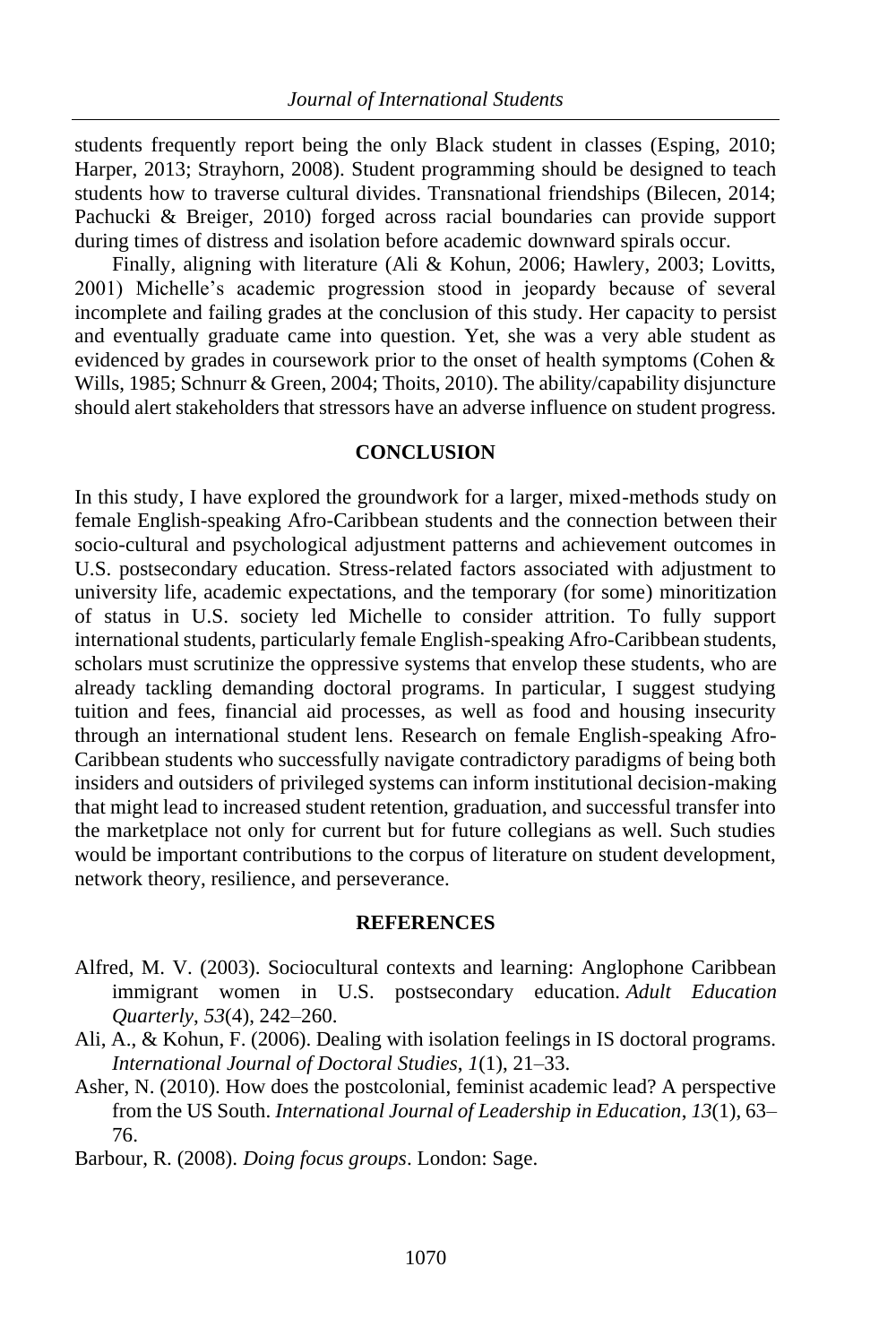- Basch, L., Schiller, N. G., & Blanc, C. S. (1994). *Nations unbound: Transnational projects, postcolonial predicaments, and deterritorialized nation-states*. New York, NY: Gordon & Breach.
- Bilecen, B. (2014). *International student mobility and transnational friendships*. London: Palgrave Macmillan.
- Cahir, N., & Morris, R. D. (1991). The psychology student stress questionnaire. *Journal of Clinical Psychology*, *47*(3), 414–417.
- Campos, B., Yim, I. S., & Busse, D. (2018). Culture as a pathway to maximizing the stress-buffering role of social support. *Hispanic Journal of Behavioral Sciences*, *40*(3), 294–311.
- Chelpi-den Hamer, M., & Mazzucato, V. (2010). The role of support networks in the initial stages of integration: The case of West African newcomers in the Netherlands. *International Migration*, *48*(2), 31–57.
- Cohen, S. E., & Syme, S. (1985). Social support and health. *Journal of Social and Personal Relationships, 8*(1), 99–127.
- Cohen, S., & Wills, T. A. (1985). Stress, social support, and the buffering hypothesis. *Psychological Bulletin*, *98*(2), 310–357.
- Committee on the College Student, Group for the Advancement of Psychiatry. (2000). *Helping students adapt to graduate school: Making the grade*. New York, NY: Routledge.
- Corbin, J., & Strauss, A. (2014). *Basics of qualitative research: Techniques and procedures for developing grounded theory*. Thousand Oaks, CA: Sage.
- Dirks, S. E., & Metts, S. (2010). An investigation of the support process: Decision, enactment, and outcome. *Communication Studies*, *61*(4), 391–411.
- Eisenhardt, K. M. (1989). Agency theory: An assessment and review. *Academy of Management Review*, *14*(1), 57–74.
- Emory, C. W., & Cooper, D. R. (1991). *Business research methods*. Homewood IL: Richard D. Irwin.
- Esping, A. (2010). Motivation in doctoral programs: A logotherapeutic perspective. *International Forum for Logotherapy, 33*, 72–78.
- Faist, T. (2000). *The volume and dynamics of international migration and transnational social spaces*. Oxford: Clarendon Press.
- Fernández González, L., González Hernández, A., & Trianes Torres, M. V. (2015). Relationships between academic stress, social support, optimism-pessimism and self-esteem in college students. *Electronic Journal of Research in Educational Psychology*, *13*(1), 111–130[. http://dx.doi.org/10.14204/ejrep.35.14053](http://dx.doi.org/10.14204/ejrep.35.14053)
- Flyvbjerg, B. (2001). *Making social science matter: Why social inquiry fails and how it can succeed again*. New York: Cambridge University Press. <http://dx.doi.org/10.1017/CBO9780511810503>
- Gold, S. J. (2001). Gender, class, and network: Social structure and migration patterns among transnational Israelis. *Global Networks*, *1*(1), 57–78.
- Goldrick-Rab, S. (2016). *Paying the price: College costs, financial aid, and the betrayal of the American dream*. Chicago, IL: University of Chicago Press.
- Hadjioannou, X., Shelton, N. R., Fu, D., & Dhanarattigannon, J. (2007). The road to a doctoral degree: Co-travelers through perilous passage. *College Student Journal*, *41*(1), 160.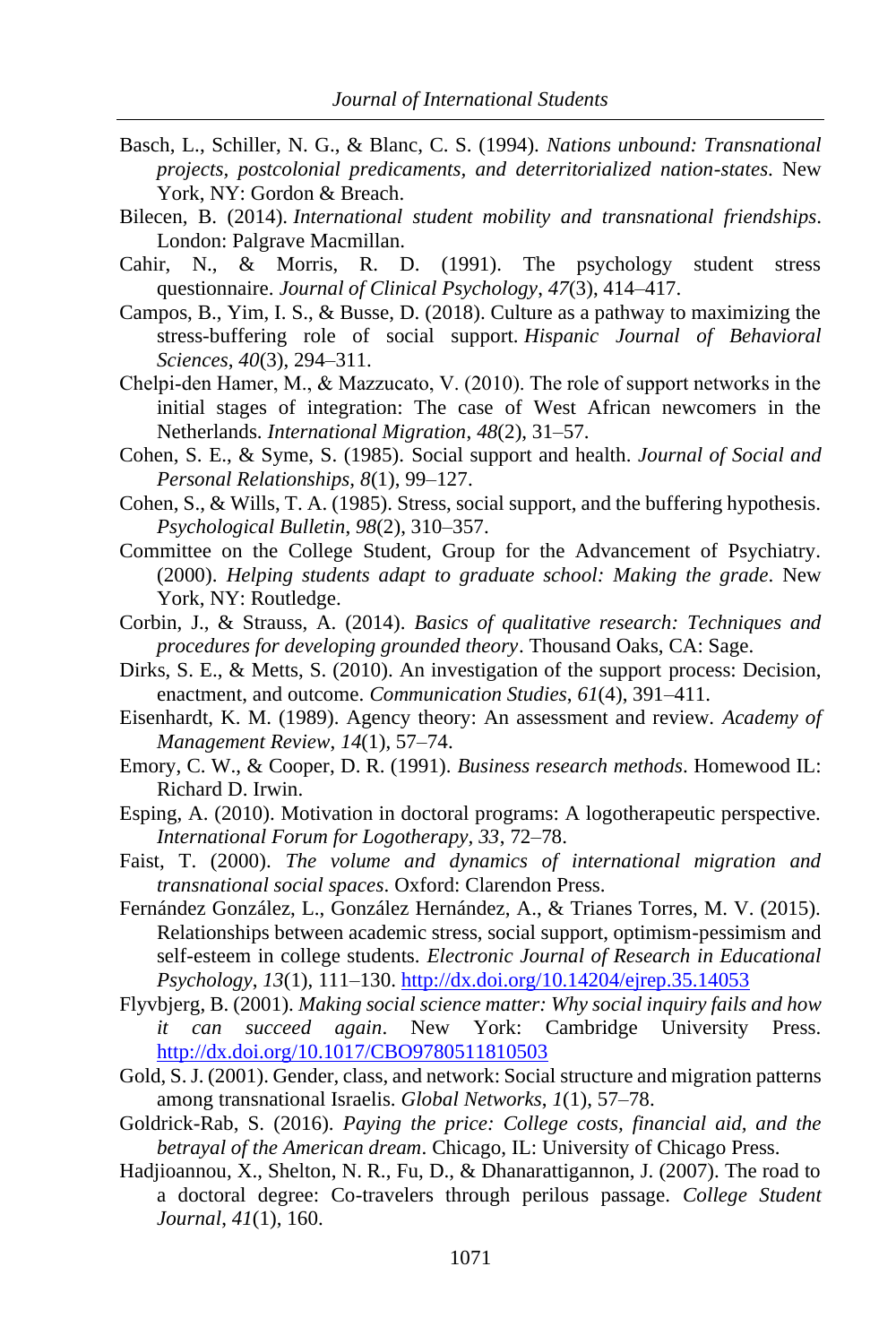Harper, S. R. (2013). Am I my brother's teacher? Black undergraduates, racial socialization, and peer pedagogies in predominantly white postsecondary contexts. *Review of Research in Education*, *37*(1), 183–211.

Hawlery, P. (2003). *Being bright is not enough.* Springfield, IL: Charles C. Thomas.

- Hossain, M. D., & Veenstra, A. S. (2017). Social capital and relationship maintenance: Uses of social media among the South Asian Diaspora in the US. *Asian Journal of Communication*, *27*(1), 1–17.
- Keles, J. Y. (2016). Digital diaspora and social capital. *Middle East Journal of Culture and Communication*, *9*(3), 315–333.
- Kelly, M. (2005). Psychological adaptation to graduate school: How to smell the roses while burning the midnight oil. *Behavior Therapist, 28*, 57–59.
- Lewis, C. W., Ginsberg, R., Davies, T., & Smith, K. (2004). The experiences of African American Ph.D. students at a predominately White Carnegie I-research institution. *College Student Journal*, *38*(2), 231.
- Liamputtong, P. (2009). Qualitative data analysis: conceptual and practical considerations. *Health Promotion Journal of Australia*, *20*(2), 133–139.
- Lincoln, Y. S., & Guba, E. G. (1986). But is it rigorous? Trustworthiness and authenticity in naturalistic evaluation. *New Directions for Program Evaluation*, *1986*(30), 73–84.
- Lovitts, B. E. (2001). *Leaving the ivory tower: The causes and consequences of departure from doctoral study*. Lanham, MD: Rowman and Littlefield.
- Merriam, S. B. (1988). *Case study research in education: A qualitative approach*. San Francisco, CA: Jossey-Bass.
- Merriam, S. B. (2009). *Qualitative research: A guide to design and implementation* (2nd ed.). San Francisco, CA: Jossey-Bass.
- Misra, R., & Castillo, L. G. (2004). Academic stress among college students: Comparison of American and international students. *International Journal of Stress Management*, *11*(2), 132–138.
- Mitchell, S. L., Greenwood, A. K., & Guglielmi, M. C. (2007). Utilization of counseling services: Comparing international and US college students. *Journal of College Counseling*, *10*(2), 117–129.
- Moustakas, C. (1994). *Phenomenological research methods*. Thousand Oaks, CA: Sage.
- Pachucki, M. A., & Breiger, R. L. (2010). Cultural holes: Beyond relationality in social networks and culture. *Annual Review of Sociology*, *36*, 205–224.
- Patton, M. Q. (1999). Enhancing the quality and credibility of qualitative analysis. *Health Services Research*, *34*(5 Pt 2), 1189–1208.
- Patton, M. Q. (2002). Designing qualitative studies. *Qualitative Research and Evaluation Methods*, *3*, 230–246.
- Portes, A., & Rumbaut, R. G. (2001). *Legacies: The story of the immigrant second generation*. Oakland, CA: University of California Press.
- Schnurr, P. P., & Green, B. L. (2004). Understanding relationships among trauma, post-traumatic stress disorder, and health outcomes. *Advances in Mind-Body Medicine*, *20*(1), 18–29.
- Shavitt, S., Cho, Y. I., Johnson, T. P., Jiang, D., Holbrook, A., & Stavrakantonaki, M. (2016). Culture moderates the relation between perceived stress, social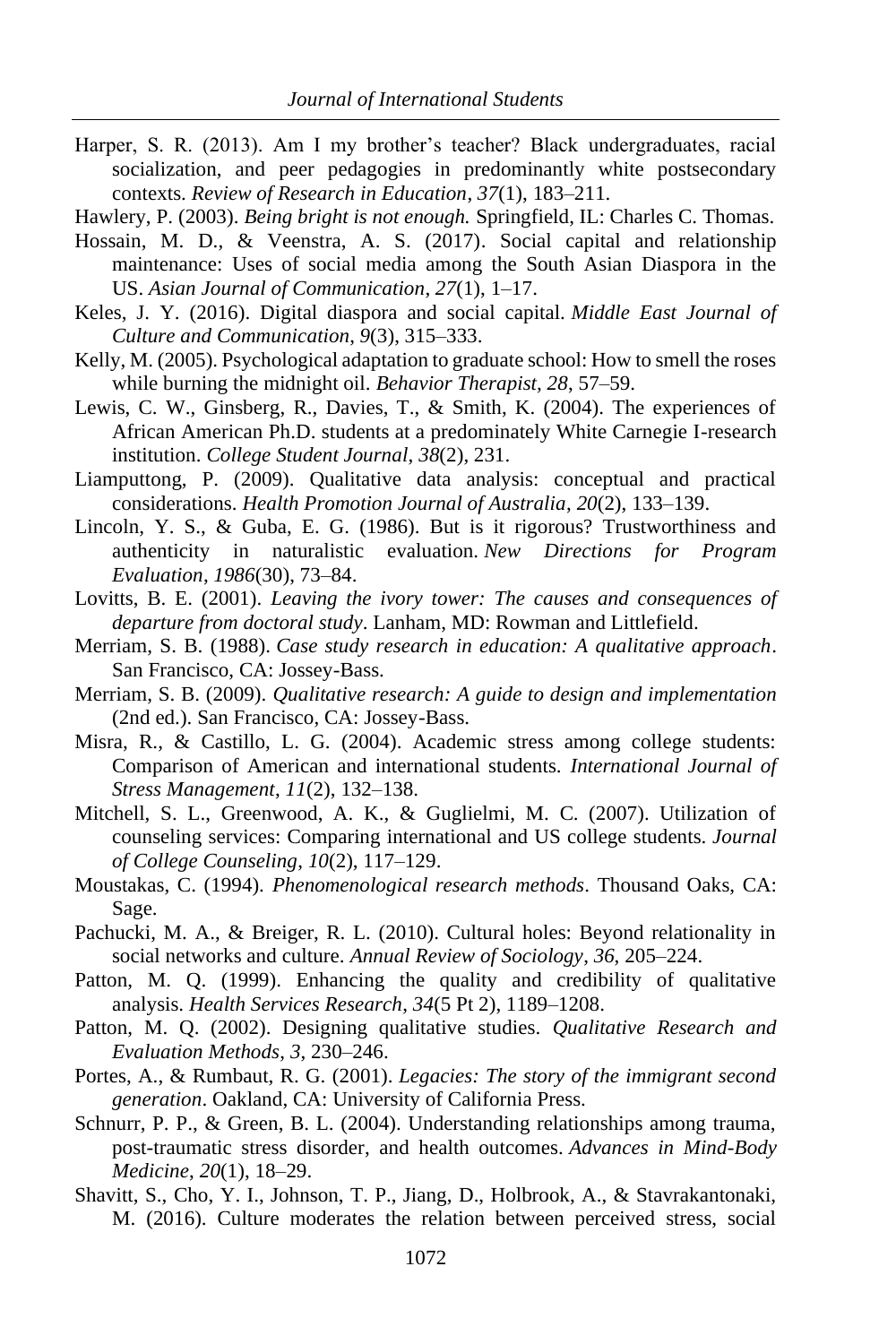support, and mental and physical health. *Journal of Cross-Cultural Psychology*, *47*(7), 956–980.

- Schofield, J. (2000). Increasing the generalizability of qualitative research. In R. Gomm (Ed.), Case study method (pp. 69-97). London: Sage.
- Song, L., Son, J., & Lin, N. (2011). Social support. In J. Scott & P. J. Carrington (Eds.), *The SAGE handbook of social network analysis* (pp. 116–128). London: Sage.
- Stake, R. E. (1978). The case study method in social inquiry. *Educational Researcher*, *7*(2), 5–8.
- Stake, R. (1982). Naturalistic generalization. *Review Journal of Philosophy and Social Science, 7*, 1–12.
- Strayhorn, T. L. (2008). The role of supportive relationships in facilitating African American males' success in college. *Naspa Journal*, *45*(1), 26–48.
- Sullivan, C., & Kashubeck-West, S. (2015). The interplay of international students' acculturative stress, social support, and acculturation modes. *Journal of International Students*, *5*(1), 1–11.
- Thoits, P. A. (2010). Stress and health major findings and policy implications. *Journal of Health and Social Behavior*, *51*(1), 41–53.
- Thomas, P. A. (2016). The impact of relationship-specific support and strain on depressive symptoms across the life course. *Journal of Aging and Health*, *28*(2), 363–382.
- Tripp, D. (1985). Case study generalization: An agenda for action. *British Educational Research Journal, 11*, 35-38.
- Waldinger, R., & Duquette-Rury, L. (2016). Emigrant politics, immigrant engagement: Homeland ties and immigrant political identity in the United States. *RSF: The Russell Sage Foundation Journal of the Social Sciences, 2*(3), 42–59.
- Waldinger, R. (2004). *Immigrant "transnationalism" and the presence of the past.* Los Angeles: Department of Sociology, UCLA. Retrieved from <https://escholarship.org/uc/item/33s8x24k>
- Waldinger, R. (2008). Between "here" and "there": immigrant cross-border activities and loyalties. *International Migration Review*, *42*(1), 3–29.
- Yin, R. K. (1981). The case study crisis: Some answers. *Administrative Science Quarterly*, *26*(1), 58–65.
- Yin, R. K. (2009). *Case study research: Design and methods* (4th ed.). Thousand Oaks, CA: Sage.
- Yoon, E., & Portman, T. A. A. (2004). Critical issues of literature on counseling international students. *Journal of Multicultural Counseling and Development, 32*(1), 33–44.
- Zhao, C. M., Kuh, G. D., & Carini, R. M. (2005). A comparison of international student and American student engagement in effective educational practices. *The Journal of Higher Education*, *76*(2), 209–231.
- Zhou, Y., Zhang, H., & Stodolska, M. (2018). Acculturative stress and leisure among Chinese international graduate students. *Leisure Sciences*, *40*(6), 557–577.